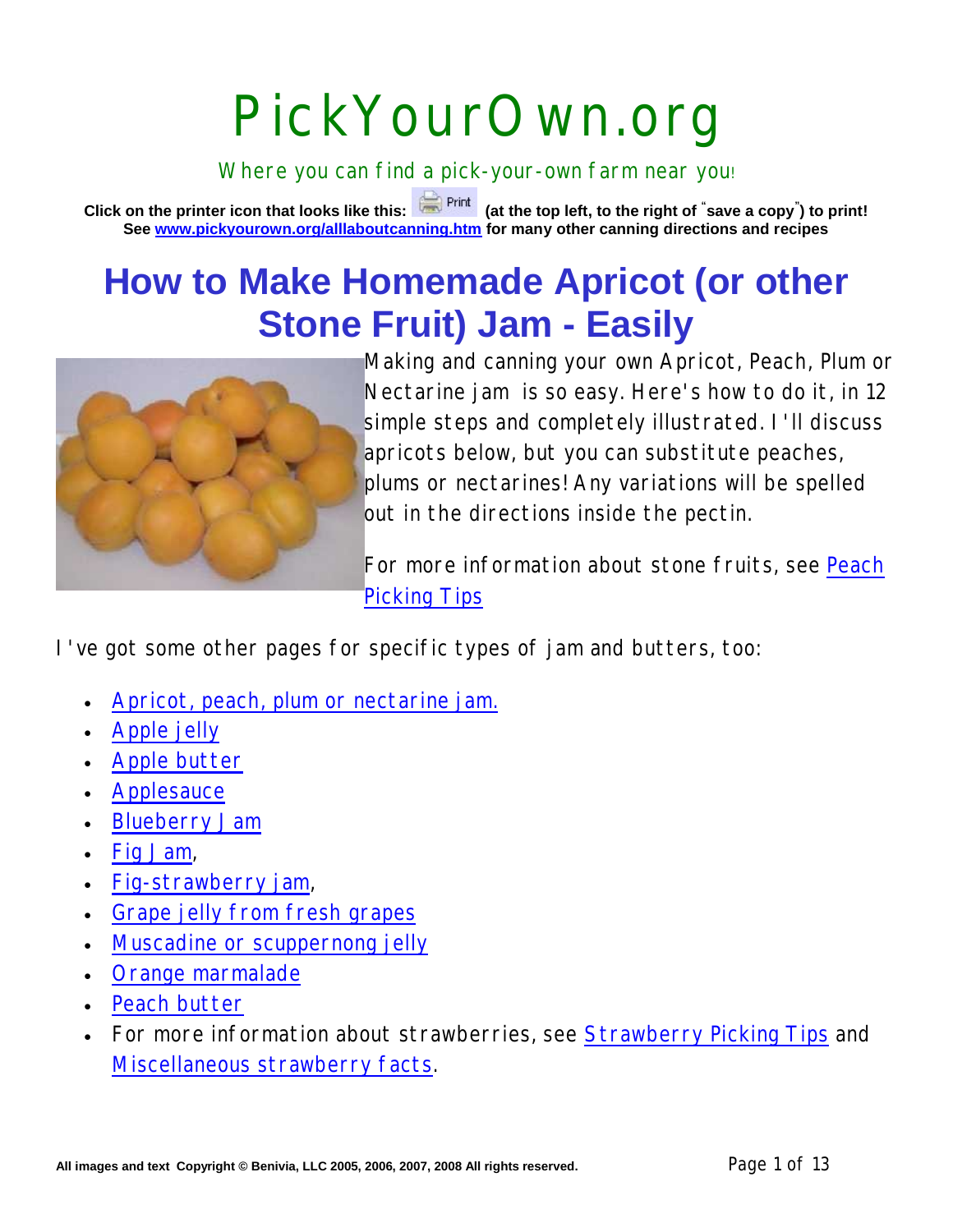## **Ingredients and Equipment**

 **Fruit: Apricots, Peaches, Plums or Nectarines** - 5 pints (which is: 10 cups, or 2.25 liters, about 3.5

lbs, almost 1.75 kg) fresh.

 **Lemon juice** - either fresh squeezed or bottled. 1/4 cup.



 **Sugar** - About 4.5 cups of dry, granulated (table) sugar. It is possible to make low-sugar, fruit

juice-sweetened, or Splendasweetened fig jam; I'll point out the differences below.

- **Pectin** (it's a natural product, made from apples and available at grocery stores (season - spring through late summer) and in Walmart, grocery stores, etc. It usually goes for about \$2.00 to \$2.50 per box. See here for more information about how to choose the type of pectin to use.
- **Jar grabber** (to pick up the hot jars)- WalMart carries it sometimes - or order it here. It's a **Optional stuff:**  tremendously useful to put cars in the canner and take the hot jars out (without scalding yourself!).
- **Jar funnel** (\$2 at WalMart, Target, and sometimes at grocery stores) or order it as part of the kit with the jar grabber.
- **At least 1 large pot**; I prefer 16 to 20 quart Teflon lined pots for easy cleanup.
- **Large spoons and ladles**
- **1 Canner** (a huge pot to sterilize the jars after filling (about \$30 to \$35 at mall kitchen stores, sometimes at WalMart (seasonal item). Note: we sell canners and supplies here, too - at excellent prices - and it helps support this web site!
- **Ball jars** (Publix, WalMart carry then - about \$7 per dozen 8 ounce jars including the lids and rings)
- **Lids** thin, flat, round metal lids with a gum binder that seals them against the top of the jar. They may only be used once.
- **Rings** metal bands that secure the lids to the jars. They may be reused many times.

 **Foley Food Mill** (\$25) - not necessary; useful if you want to remove seeds (from blackfruit) or

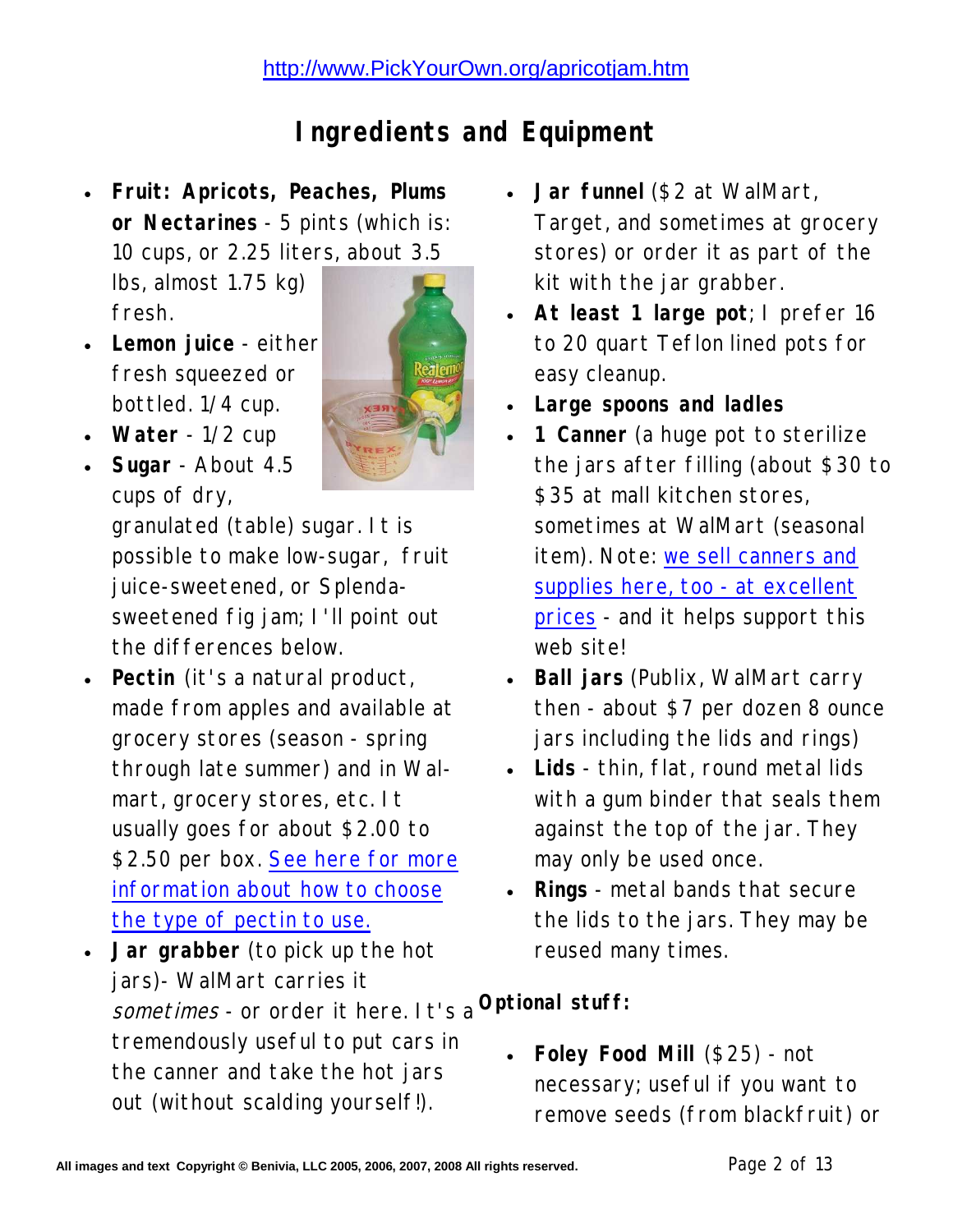The kit sold below has everything you need, and at a pretty good price:



make applesauce.

 **Lid lifter** (has a magnet to pick the lids out of the boiling water where you sterilize them. (\$2 at WalMart or it comes in the kit at left)

## **Apricot (and/or peach, plum or nectarine) Jam-making Directions**

This example shows you how to make jam from stone fruits! The yield from this recipe is about 10 eight-ounce jars (which is the same as 5 pints).

**Step 1 - Pick the Apricots! (or buy them already picked)**



It's fun to go pick your own and you can obviously get better quality ones!

I prefer to grow my own; which is really easy - but that does take some space and time. As mentioned in the Ingredients section; you may use frozen Apricots (those without syrup or added sugar); which is especially useful if you want to make some jam in

December to give away at Christmas!

**Step 2 - How much fruit?**

Jam can ONLY be made in rather small batches - about 6 cups at a time - like the directions on the pectin say, DO NOT increase the recipes or the jam won't "set" (jell, thicken). It takes about 8 cups of raw, unprepared Apricots per batch. For triple berry jam, I use 4 cups of mushed (slightly crushed) Apricots, 1 cup of raspfruit and 1 cup of blackfruit.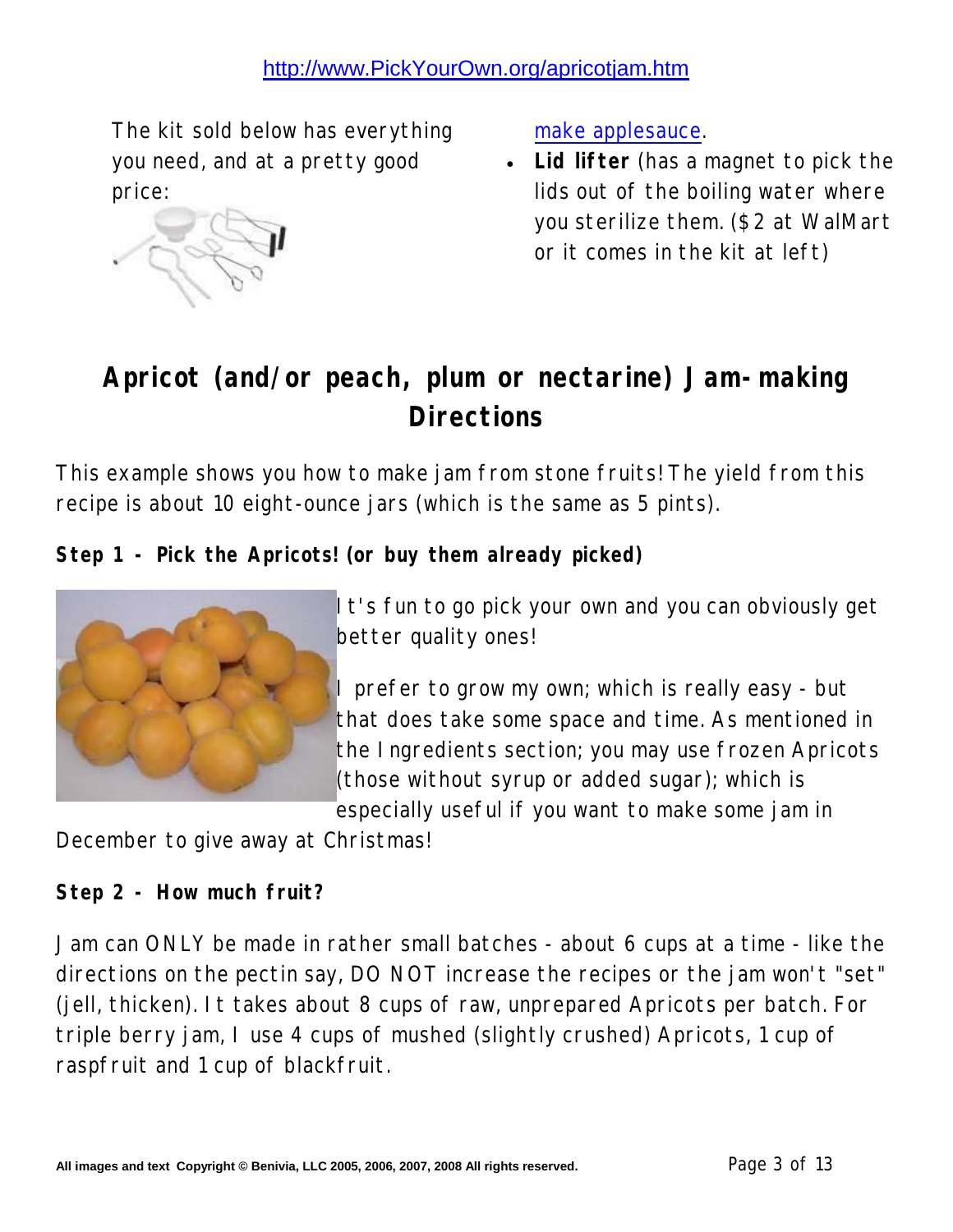**Step 3 - Wash the jars and lids**

Now's a good time to get the jars ready, so you won't be rushed later. The dishwasher is fine for the jars, the water bath processing will sterilize them as well as the contents! If you don't have a dishwasher, you can wash the containers in hot, soapy water and rinse, then sterilize the jars by boiling them 10 minutes,



and keep the jars in hot water until they are used.

NOTE: If unsterilized jars are used, the product should be processed for 5 more minutes. However, since this additional processing can result in a poor set (runny jam), it's better to sterilized the jars.

Put the lids into a pan of boiling water for 5 minutes, and use the magnetic "lid lifter wand" to pull them out.

Leave the jars in the dishwasher on "heated dry" until you are ready to use them. Keeping them hot will prevent the jars from breaking when you fill them with the hot jam.

Lids: put the lids into a pan of boiling water for at least several minutes; to soften up the gummed surface and clean the lids. I just leave them in there, with the heat on very low, until I need them!

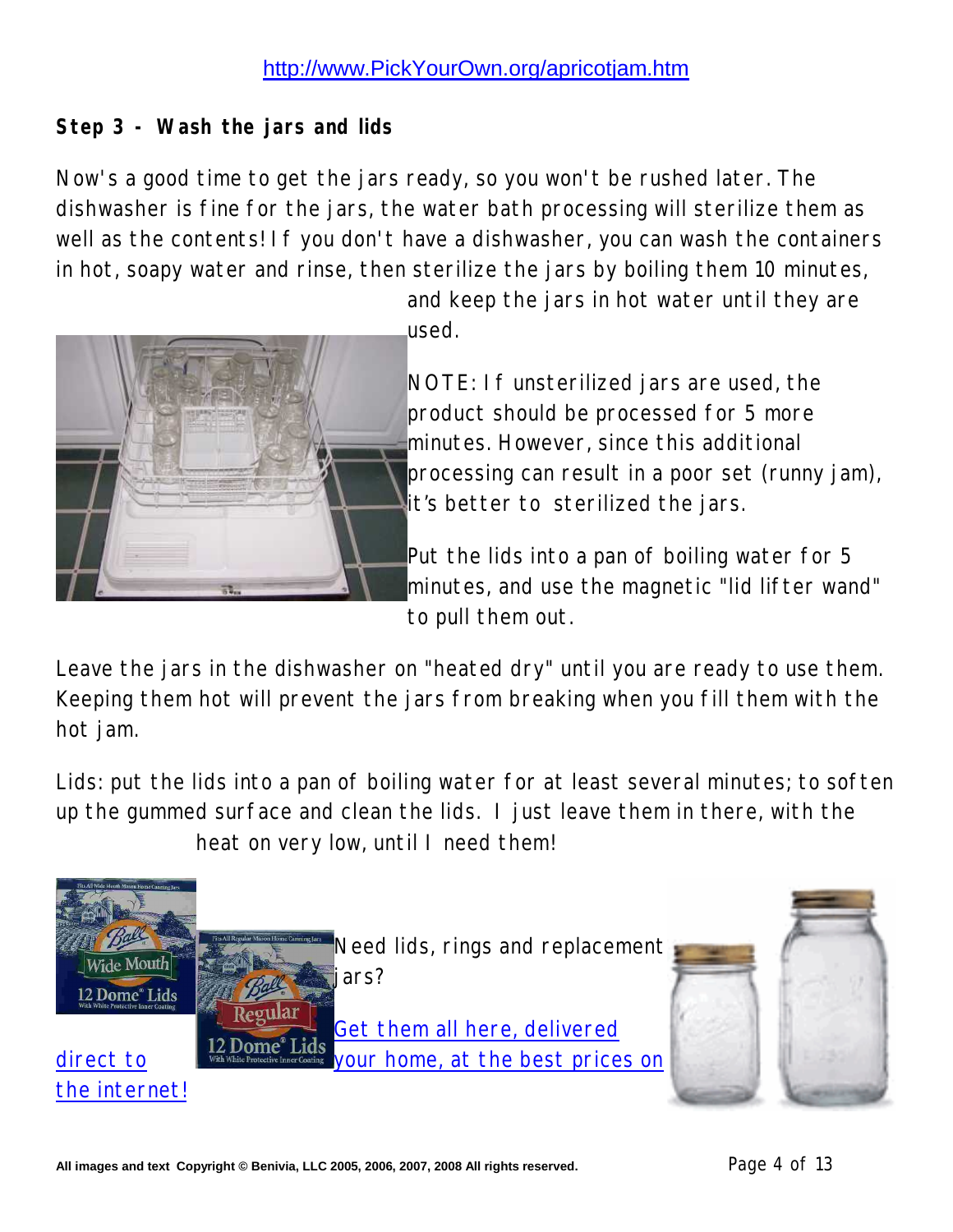**Step 4 -Wash the fruit and sort!**



I'm sure you can figure out how to wash the fruit in a colander of plain cold water.

Then you need to pick out and and remove any bits of stems, leaves and soft or mushy fruit. It is easiest to do this in a large bowl of water and gently run your hands through the fruit as they float. With your fingers slightly apart, you will

easily feel any soft or mushy fruit get caught in your fingers.

Then just drain off the water!

**Step 5 - Peeling the Apricots**

Peaches, plums and nectarines should be peeled, as their skins are thick or fuzzy. Apricots have such thin skins, you really don't need to peel them.



For those you want to peel, here's a great trick that works with many fruits and vegetables with skins (like tomatoes): just dip the fruit in boiling water for 30 to 60 seconds.



Remove from the water using a slotted spoon and put into a large bowl or pot of cold water and ice.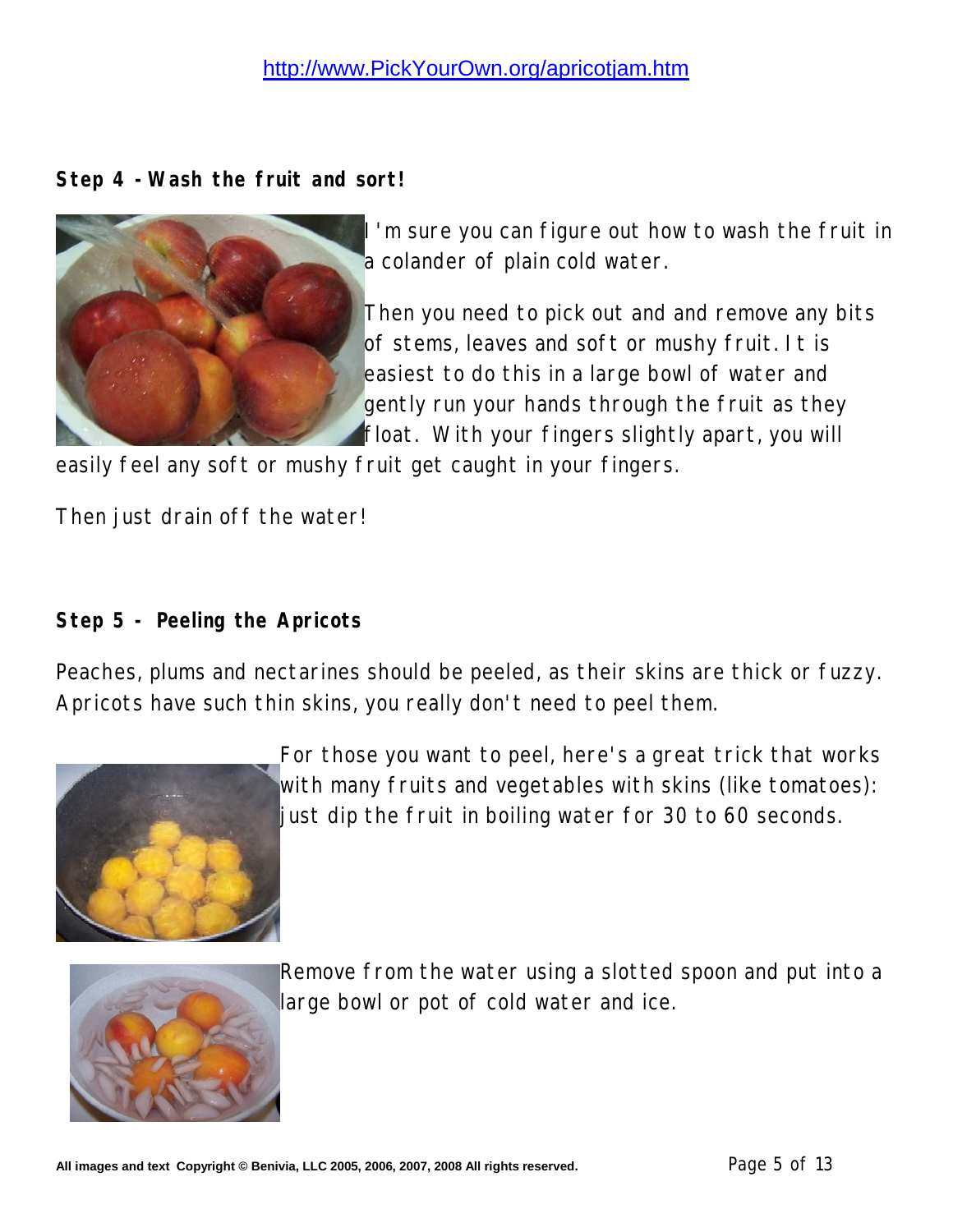

The skins will easily slide off now!

**Step 6 - Cut up the apricots**



Cut out any brown spots and mushy areas. Cut the apricots in half, or quarters or slices, as you prefer! Remove pits!



#### **Step 7 - Prevent the fruit from darkening!**



Now, to keep the fruit from turning brown, when you get a bowlful, sprinkle 1/4 cup lemon juice or Fruit-Fresh (which is just citric acid, vitamin C, perfectly natural). Then stir the apricots to make sure all the surfaces have been coated.

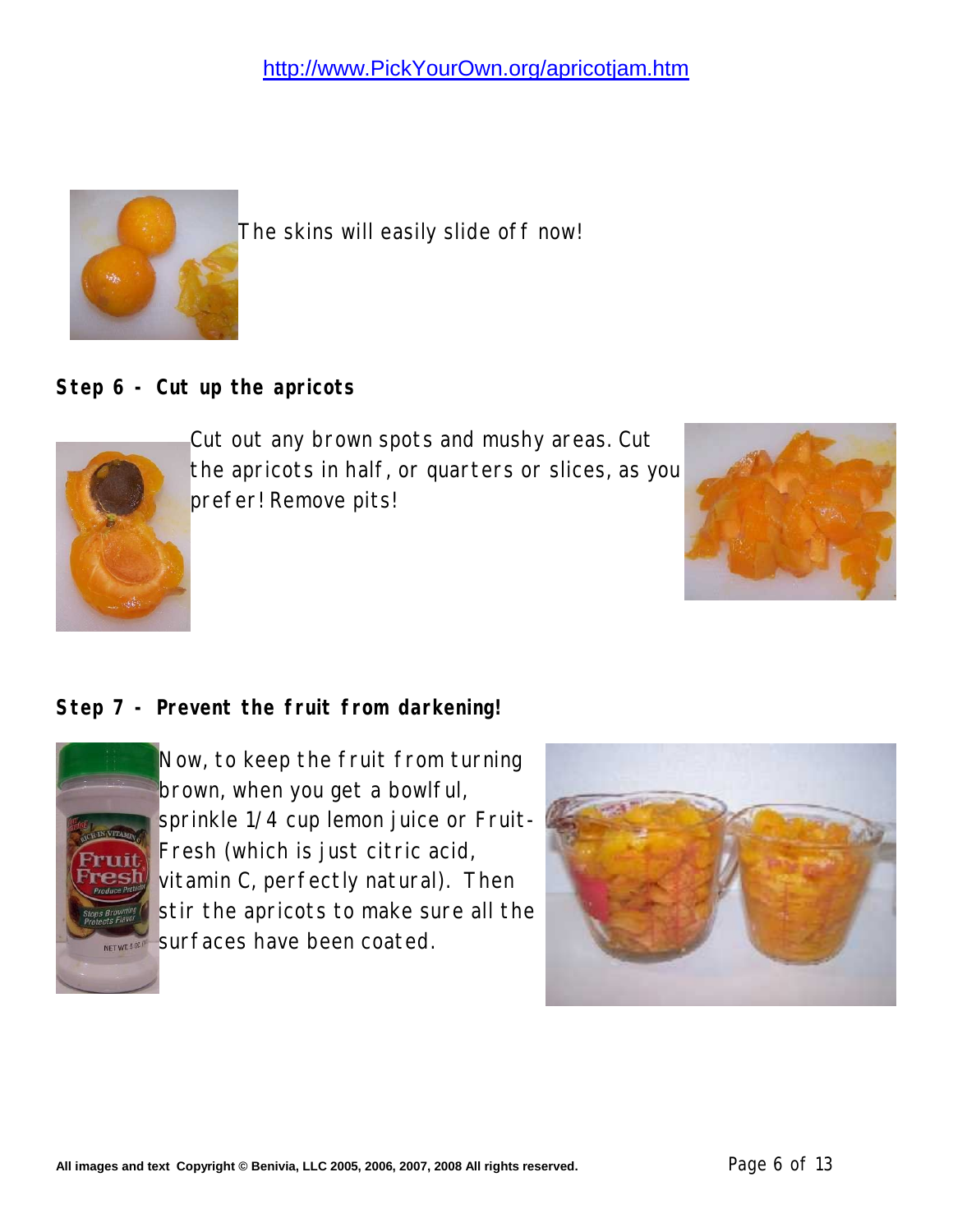#### **Step 8 - Measure out the sweetener**

Depending upon which type of jam you're making (sugar, no-sugar, Splenda, mix of sugar and Splenda or fruit juice) you will need to use a different amount of sugar and type of pectin. The precise measurements are found in directions inside each and every box of pectin sold (every brand, Ball, Kerr, Mrs. Wages, etc. has directions inside).

| Type of<br>j am | Type of pectin to<br>buy  | Sweetener                                            |  |  |
|-----------------|---------------------------|------------------------------------------------------|--|--|
| regular         | regular                   | 7 cups of sugar                                      |  |  |
| low sugar       | low-sugar or no-<br>sugar | 4.5 cups of sugar                                    |  |  |
| lower<br>sugar  | low-sugar or no-<br>sugar | 2 cups sugar and 2 cups of Splenda                   |  |  |
| no sugar        | no-sugar                  | 4 cups of Splenda                                    |  |  |
| natural         | no-sugar                  | 3 cups fruit juice (grape, peach, apple or<br>mixed) |  |  |

**Step 9 - Mix the dry pectin with about 1/4 cup of sugar or other sweetener**



Keep this separate from the rest of the sugar.

**Notes about pectin:** I usually add about 20% more pectin (just open another pack and add a little) or else the jam is runnier than I like. With a little practice, you'll find out exactly

how much pectin to get the thickness you like.

For more about the types of pectin sold, see this page!

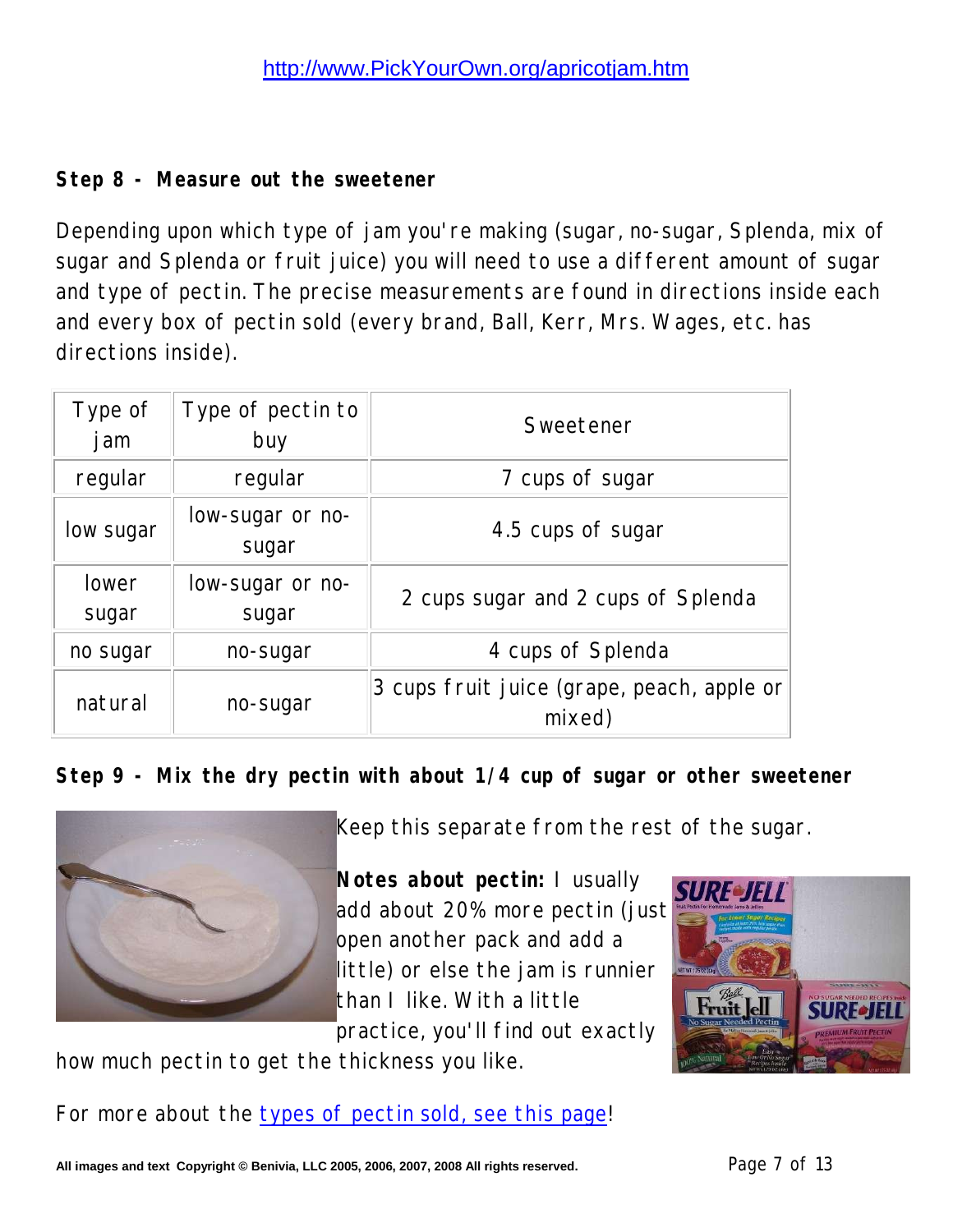

Is your jam too runny? Pectin enables you to turn out perfectly set jam every time. Made from natural apples, there are also low-sugar pectins that allow you to reduce the sugar you add by almost half! Get it here at BETTER prices!

**Step 10 - Mix the Apricots with the pectin and cook to a full boil**

Stir the pectin into the Apricots and put the mix in a big pot on the stove over



medium to high heat (stir often enough to prevent burning). It should take about 5 to 10 minutes to get it to a full boil (the kind that can not be stirred away).

**Step 11 - Add the remaining sugar and bring to a boil**

When the berry-pectin mix has reached a full boil, add the rest of the sugar (about 4 cups of sugar per 6 cup batch of Apricots) and then bring it back to a boil and boil hard for 1 minute.

**Step 12 - Testing for "jell" (thickness)**



I keep a metal tablespoon sitting in a glass of ice water, then take a half spoonful of the mix and let it cool to room temperature on the spoon. If it thickens up to the consistency I like, then I know the jam is ready. If not, I mix in a little more pectin (about 1/s to 1/2 of another package) and bring it to a boil again for 1 minute.

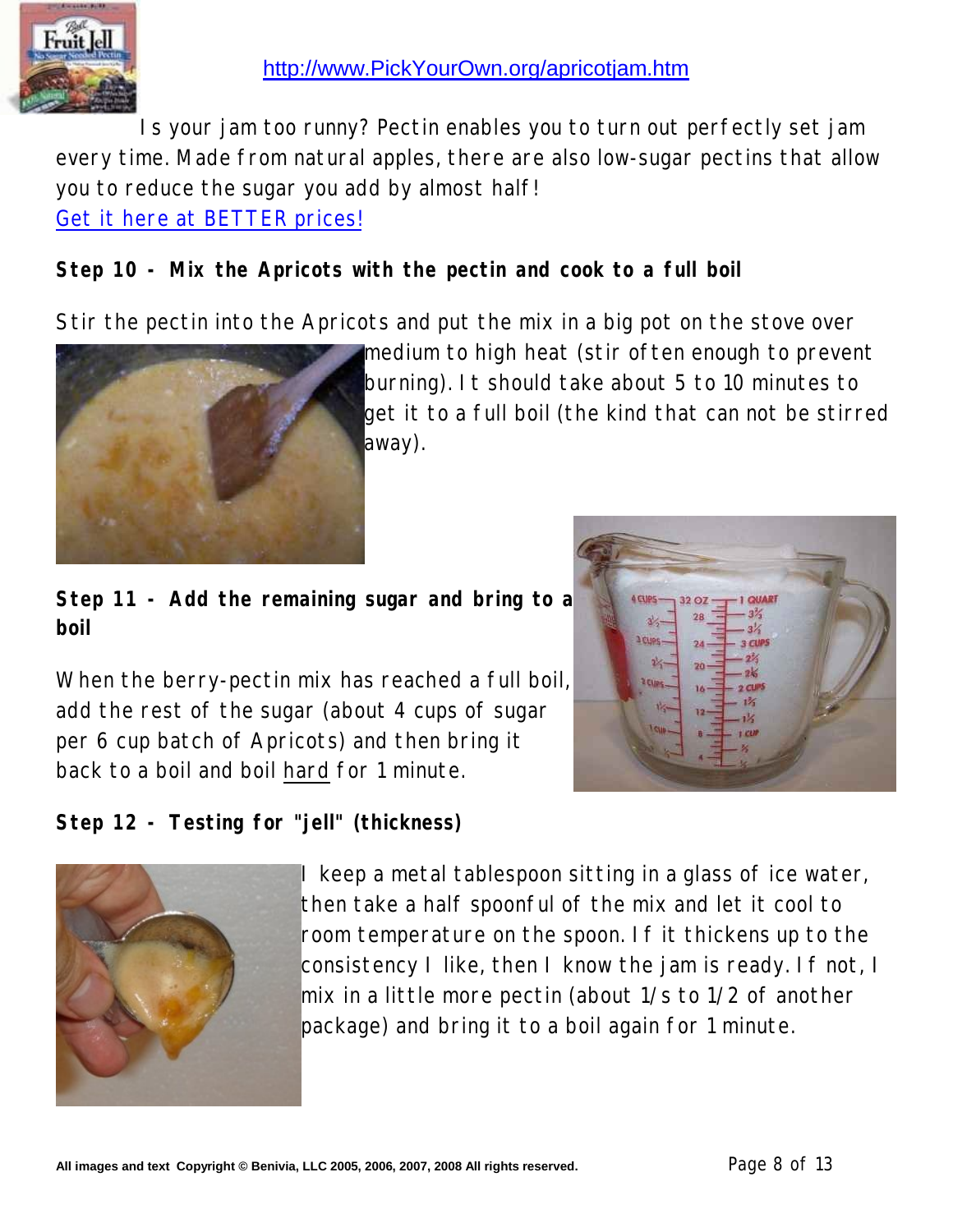**Step 13 - Fill the jars and put the lid and rings on**



Fill them to within 1/4 inch of the top, wipe any

spilled jam off the top, seat the lid and tighten the ring them into the boiling water canner!

This is where the jar





**Step 14 - Process the jars in the boiling water bath**



Keep the jars covered with at least 1 inch of water. Keep the water boiling. In general, boil them for 5 minutes. I say "in general" because you have to process (boil) them longer at higher altitudes than sea level, or if you use larger jars, or if you did not sterilize the jars and lids right before using them. The directions inside every box of pectin will tell you exactly. The directions on the pectin tend to be pretty conservative. Clemson University says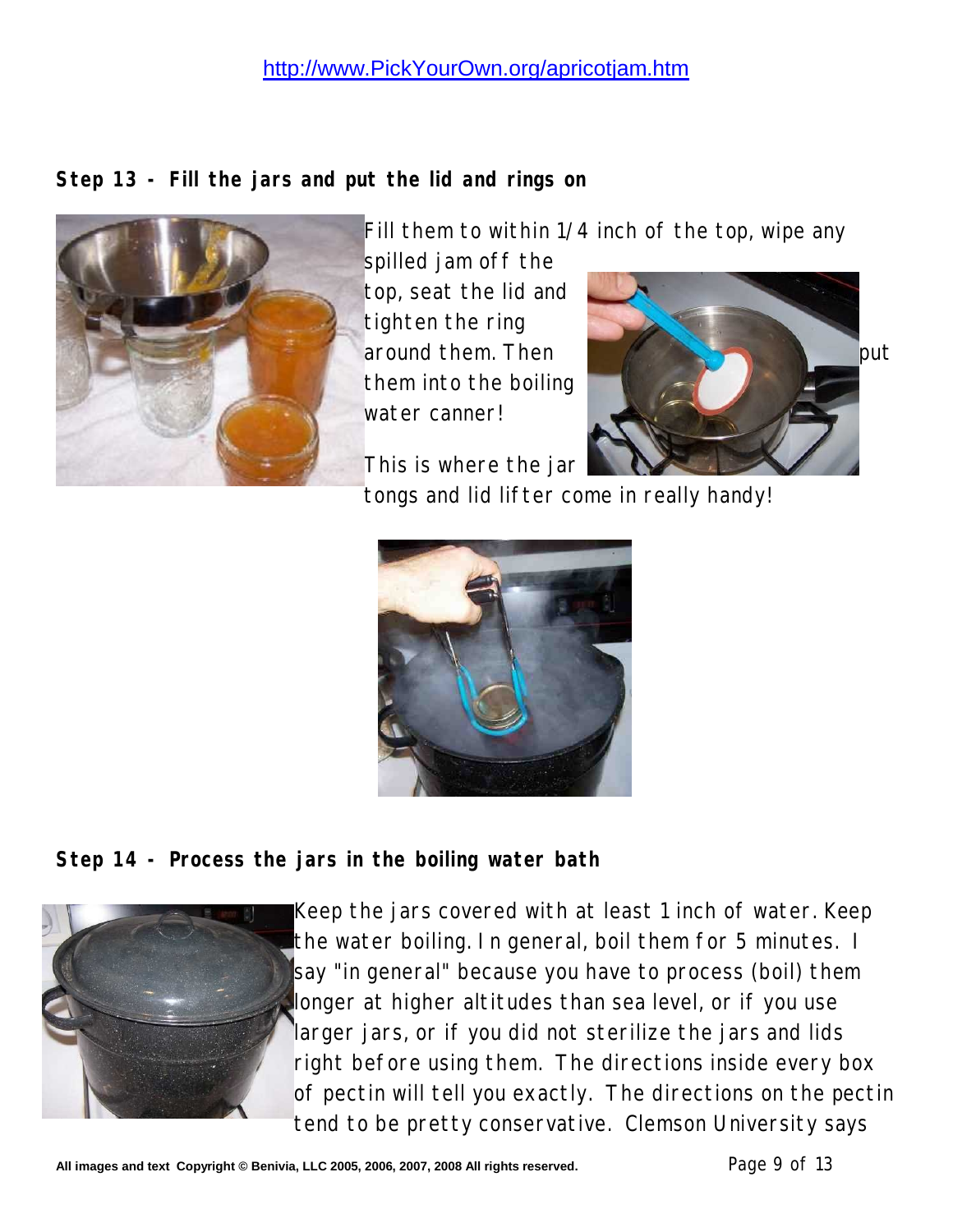you only need to process them for 5 minutes. I usually hedge my bets and start pulling them out after 7 minutes, and the last jars were probably in for 10. I rarely have a jar spoil, so it must work.

Note: Some people don't even boil the jars; they just ladle it hot into hot jars, put the lids and rings on and invert them, but putting the jars in the boiling water bath REALLY helps to reduce spoilage! To me, it makes little sense to put all the working into making the jam and then not to process the jars to be sure they don't spoil!

**Step 15 - Remove and cool the jars - Done!**



Lift the jars out of the water and let them cool without touching or bumping them in a draft-free place (usually takes overnight) You can then remove the rings if you like.

Once cooled, they're ready to store. I find they last up to 12 months. But after about 6 to 8 months, they get darker in color and start to get runny. They still are safe to eat, but the flavor and texture aren't as good. So eat them in the first 6 months after you prepare them!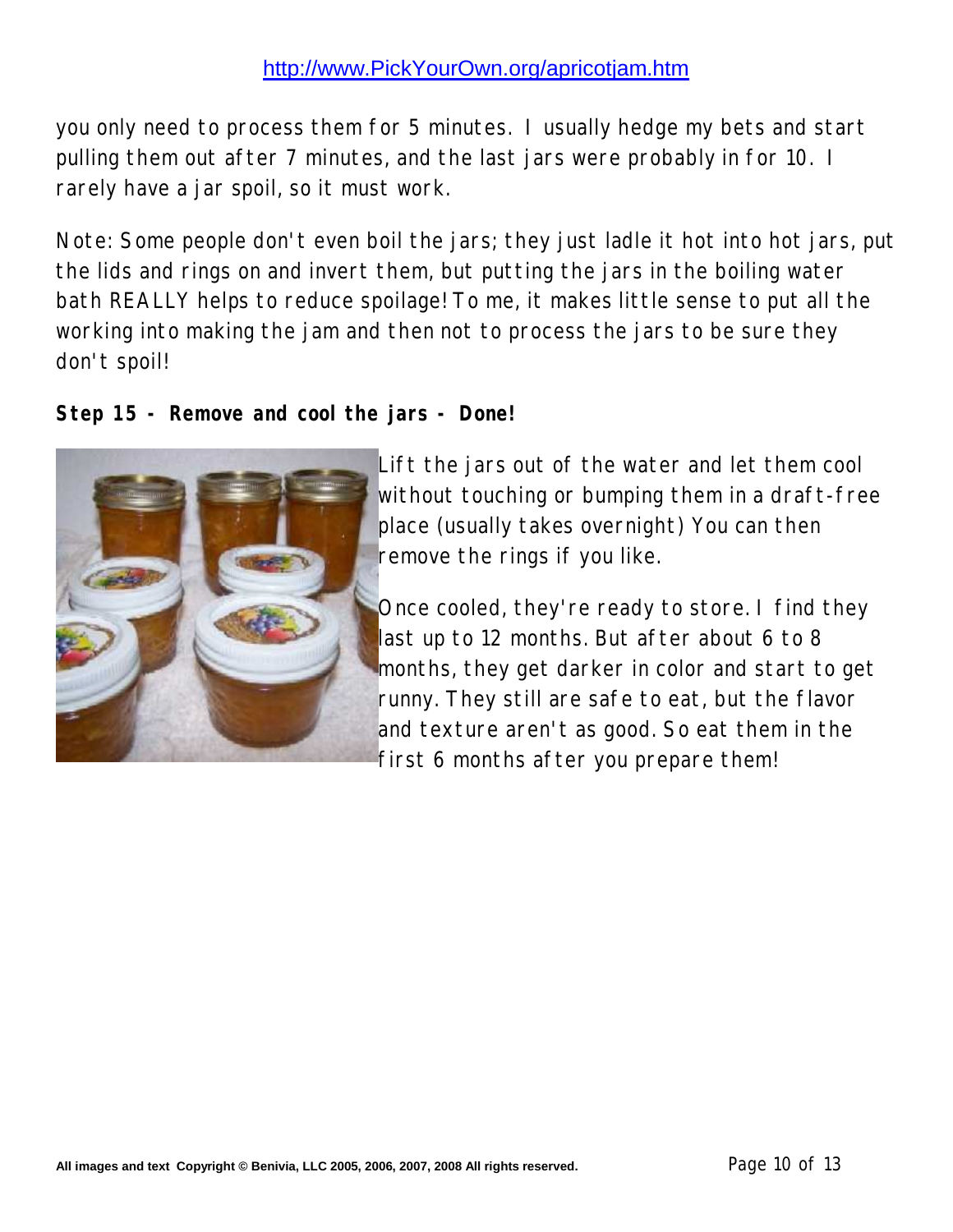| Summary - Cost of Making Homemade Apricot Jam - makes                                                                                                                       |                             |                     |                                        |                                                     |  |  |  |
|-----------------------------------------------------------------------------------------------------------------------------------------------------------------------------|-----------------------------|---------------------|----------------------------------------|-----------------------------------------------------|--|--|--|
| 8 jars, 8 oz each**                                                                                                                                                         |                             |                     |                                        |                                                     |  |  |  |
| I tem                                                                                                                                                                       | Quantity                    | Cost in 2005 Source |                                        | Subtotal                                            |  |  |  |
| Apricots                                                                                                                                                                    | 1 gallon                    |                     | \$8.00/gallon Pick your own            | \$8.00                                              |  |  |  |
| Canning jars (8 oz size),<br>includes lids and rings                                                                                                                        | 10 jars                     | \$7.00/dozen]       | WalMart,<br>BigLots,<br>Publix, Kroger | \$6.00                                              |  |  |  |
| Sugar                                                                                                                                                                       | 5 cups                      | \$2.00              | WalMart,<br>BigLots,<br>Publix, Kroger | \$2.00                                              |  |  |  |
| Pectin (low sugar, dry)                                                                                                                                                     | 1 and a<br>quarter<br>boxes | \$2.00 per<br>box   | WalMart,<br>BigLots,<br>Publix, Kroger | \$2.70                                              |  |  |  |
| Total                                                                                                                                                                       |                             |                     |                                        | \$18.70 total<br>or about<br>\$1.87 per 8 oz<br>jar |  |  |  |
| $\vert^*$ - This assumes you already have the pots, pans, ladles, and reusable equipment.<br>Note that you can reuse the jars, and that reduces the cost! Just buy new lids |                             |                     |                                        |                                                     |  |  |  |

(the rings are reusable, but the flat lids are not)!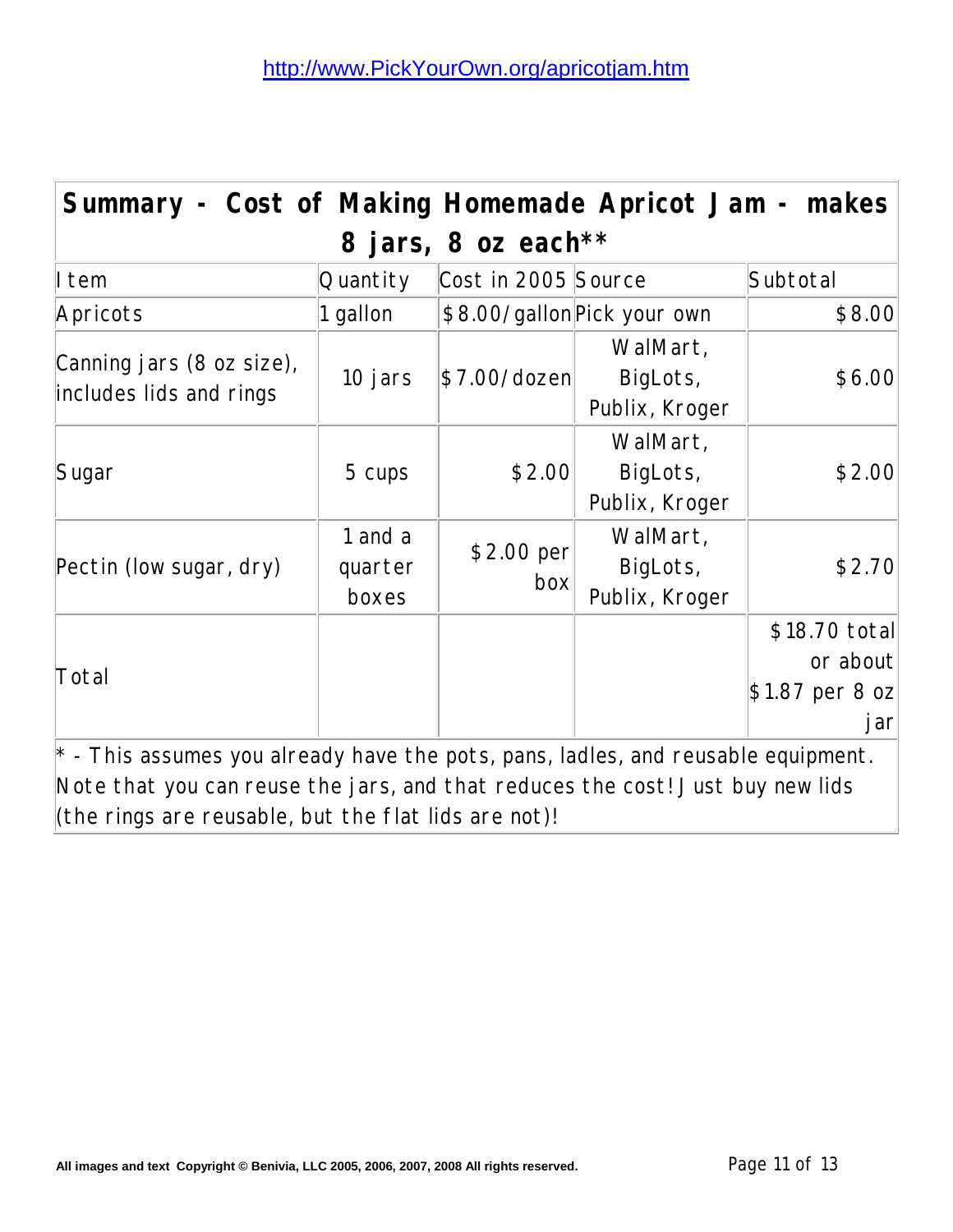### **Answers to Common Questions**

- **Why should cooked jelly be made in small batches?** If a larger quantity of juice is used, it will be necessary to boil it longer thus causing loss of flavor, darkening of jelly, and toughening of jelly. It really doesn't work. Trust me; I've tried many times!
- **Can I use frozen fruit instead of fresh?** Yep! Raspfruit can be particularly hard to find fresh and are expensive! Frozen fruit work just fine, and measure the same. Just be sure to get the loose, frozen whole fruit; not those that have been mushed up or frozen in a sugar syrup!
- **Should jelly be boiled slowly or rapidly?** It should be boiled rapidly since long, slow boiling destroys the pectin in the fruit juice.
- **What do I do if there's mold on my jellied fruit product?** Discard jams and jellies with mold on them. The mold could be producing a mycotoxin (poisonous substance that can make you sick). USDA and microbiologists recommend against scooping out the mold and using the ramaining jam or jelly.
- **Why did my jellied fruit product ferment, and what do I do?** Jellied fruit products may ferment because of yeast growth. This can occur if the product is improperly processed and sealed, or if the sugar content is low. Fermented fruit products have a disagreeable taste. Discard them.
- **What happens if my jam or jelly doesn't gel?** Remaking cooked runny jam or jelly instructions can be found on this page: http://www.pickyourown.org/how\_to\_fix\_runny\_jam.htm